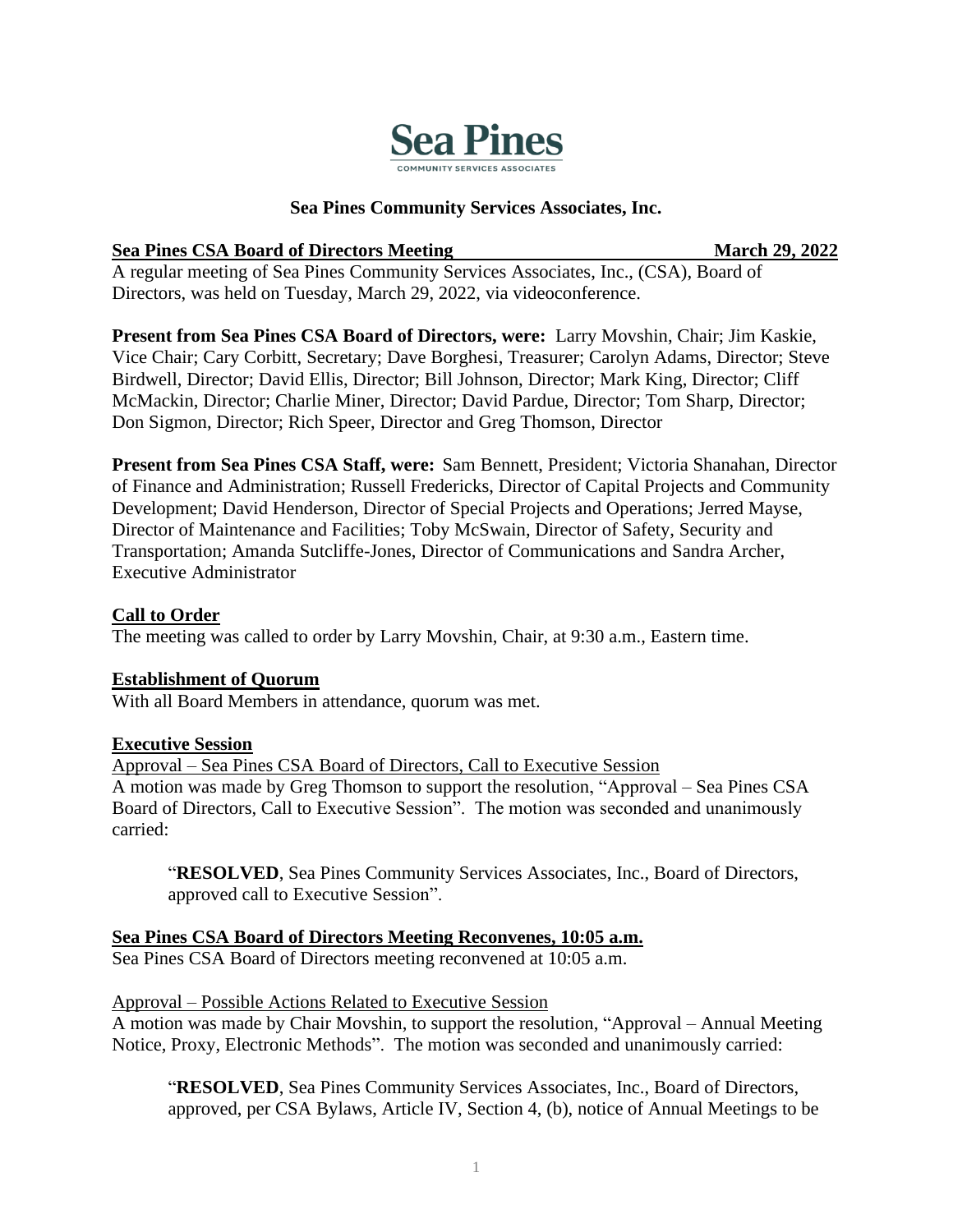sent by electronic methods. Further, the Board of Directors approved electronic proxy administration of such meetings".

## **Ratify Approval – Sea Pines CSA Board of Directors Meeting Minutes, February 8, 2022:**

A motion was made by Chair Movshin, to support the resolution, "Ratify Approval – Sea Pines CSA Board of Directors Meeting Minutes, February 8, 2022". The motion was seconded and unanimously carried:

"**RESOLVED**, Sea Pines Community Services Associates, Inc., Board of Directors, ratified approval of the Sea Pines CSA Board of Directors Meeting Minutes, February 8, 2022, as finalized by email".

# **Chair Remarks –** Chair Movshin

- o Sea Pines continues to be at or near visitor capacity, presenting different needs than 5 to 10 years ago;
- o Revenue Task Force continues to review options to address challenges raised by increase in visitors.

## **President Remarks** – Sam Bennett

- o North Sea Pines Drive construction project coming to fruition;
- o Staff Director reports to highlight individual departments' activities.

## **Director Reports**

Sea Pines CSA Directors provided updates on their respective departments: Capital Projects and Community Development, Mr. Fredericks; Land Use Management, Mr. Fredericks; Communications, Mrs. Sutcliffe-Jones; Finance and Administration, Ms. Shanahan; Maintenance and Facilities, Jerred Mayse; Operations and Special Projects, Mr. Henderson and Safety, Security and Transportation, Mr. McSwain.

**Financial Report** – Victoria Shanahan

- o Recap of YTD/December 31, 2021, Financial Statements, provided;
- o Balance Sheet and Income Statement, reviewed.

## Acceptance – Financial Statements, YTD/December 31, 2021

The balance sheet as of YTD/December 31, 2021 was reviewed. Total liabilities and fund balances, on an accrual basis, were \$20,961,212, as compared to prior year, of \$22,501,693.

The income statement as of YTD/December 31, 2021, was reviewed. Actual expenditures over revenues were (\$1,057,897), as compared to budget and prior year actual, of (\$4,057,216) and \$922,702, respectively.

A motion was made by Chair Movshin, to support the resolution, "Acceptance – Financial Statements, YTD/December 31, 2021". The motion was seconded and unanimously carried:

"**RESOLVED**, Sea Pines Community Services Associates, Inc., Board of Directors, accepted financial statements, YTD/December 31, 2021, as presented".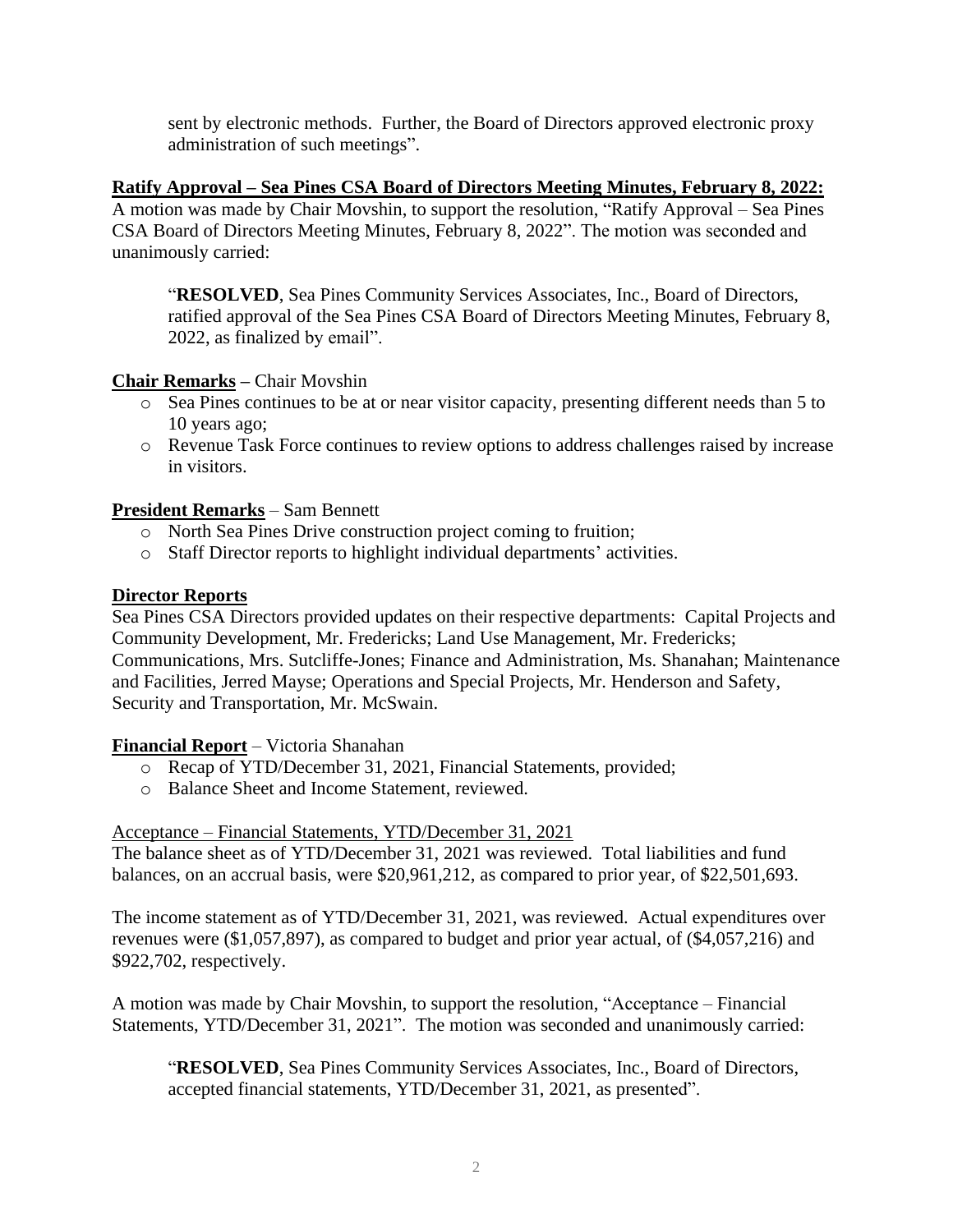## **Approval – Amendment, Budget 2022, Roll Forward**

A motion was made by Chair Movshin, to support the resolution, "Approval – Amendment, Budget 2022, Roll Forward". The motion was seconded and unanimously carried:

"**RESOLVED**, Sea Pines Community Services Associates, Inc., Board of Directors, on recommendation of the Finance Committee, approved 2021 unspent funds, \$1,774,557/Major Repairs and Replacements and \$109,572/Capital Expenditures, be rolled forward to Budget, 2022, as presented".

## **Approval – CSA Fund Balance Transfer, December 31, 2021**

A motion was made by Dave Borghesi, to support the resolution, "Approval – CSA Fund Balance Transfer, December 31, 2021". The motion was seconded and unanimously carried:

"**RESOLVED**, Sea Pines Community Services Associates, Inc., Board of Directors, on recommendation of the Finance Committee, approves the transfer of funds from the Undesignated Fund Balance to the Capital Reserves Fund and the Emergency Reserves Fund in the amounts of \$1,000,000 and \$354,000, respectively, as amended and presented."

## **Committee Reports**

Committee Chairs provided updates on their respective committees, in conjunction with Staff Director reports. Committees included: Finance, Mr. Borghesi; Gate Entry, Mr. Corbitt; Governance, Mr. Kaskie; Land Use Management, Mr. Thomson; Maintenance, Enhancement and Major Projects, Mr. Sharp; Safety, Security and Transportation, Mr. Johnson; Short Term Rental, Mr. Ellis and Strategic Planning, Mr. Pardue.

Resolutions brought to the Sea Pines Board of Directors for approval, by Committee, were: Finance Committee, Mr. Borghesi, Chair. Refer to Financial Report.

## **Unfinished Business**

Update – Sea Pines Revenue Sources Proposal – Chair Movshin, Sam Bennett, Victoria Shanahan

- o Funding options under review by Revenue Task Force, to include: property transfer fee, business license fee for short term rentals and select gate fee increases;
- o Amendment to Bylaws, to permit fee allocation, under review;
- o Presentation on current community situation, provided. Touchpoints included: critical infrastructure referendum, calls for service versus patrol personnel, short term rental trend analysis, security calls associated with short term renters (2015 versus 2020), security calls for improper parking/covenant violations/noise complaints. Presentation posted on SeaPinesLiving.com;
- o Due to an increase of visitors in the Community and related service calls, additional resources are required to serve property owners, guests and visitors, appropriately;
- o To remain competitive within the Beaufort, Bluffton and Savannah workforce markets and to attract and retain a highly talented workforce, requires increased pay levels and staffing;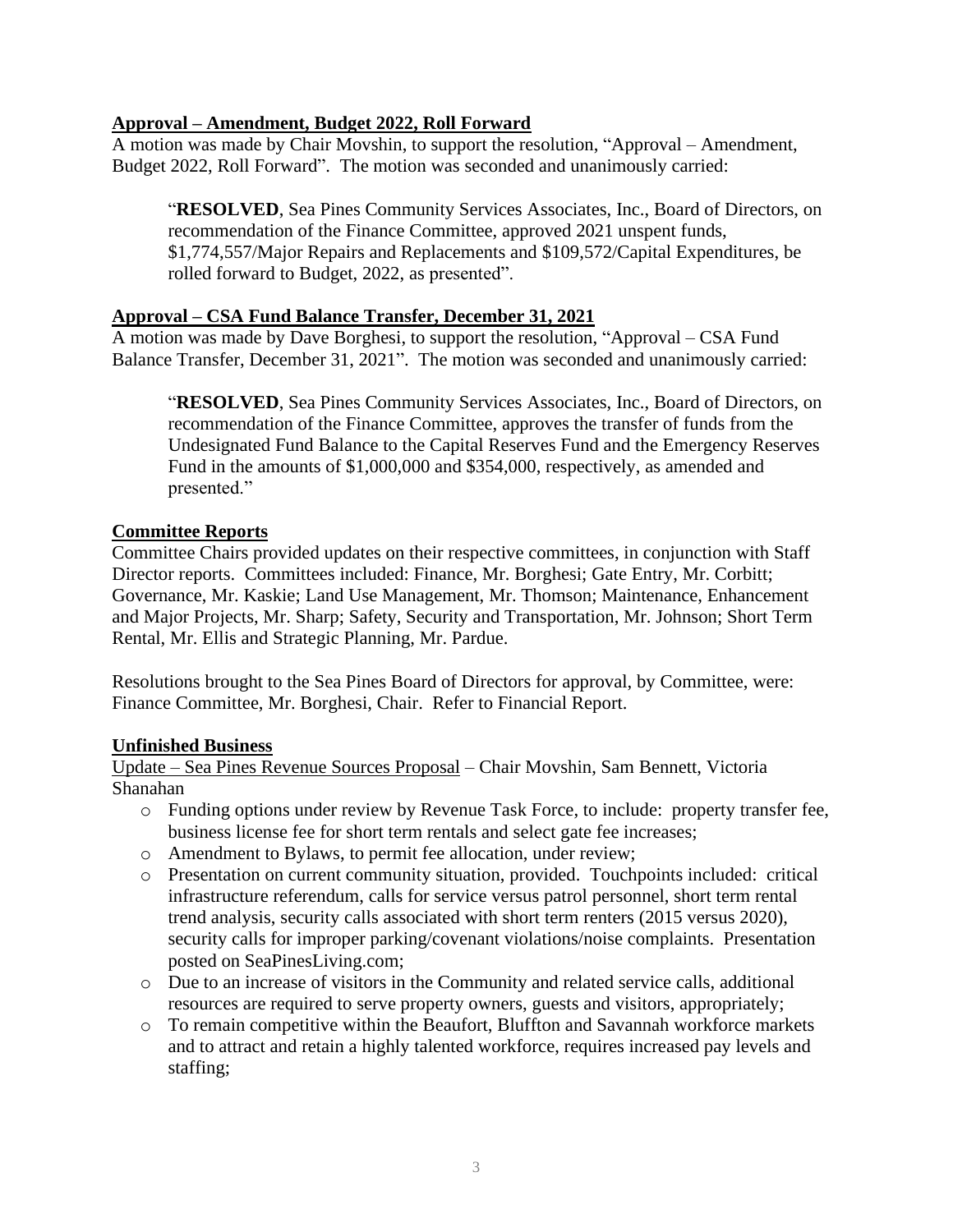o Anticipated cost to Sea Pines CSA, to meet the Safety, Security and LUM needs, to be in excess of \$1,700,000.

#### **New Business**

Approval – Appointment, Sea Pines CSA Nominating Committee, Class "A", 2022 A motion was made by Chair Movshin, to support the resolution, "Approval – Appointment, Sea Pines CSA Nominating Committee, Class "A", 2022". The motion was seconded and unanimously carried:

"**RESOLVED**, Sea Pines Community Services Associates, Inc., Board of Directors, approved appointment of the Nominating Committee, Class "A" 2022: Bill Johnson, Chair; Rich Speer and Greg Thomson, Members, as presented".

Approval – Appointment, Sea Pines CSA Nominating Committee, Class "B", 2022 A motion was made by Chair Movshin, to support the resolution, "Approval – Appointment, Sea Pines CSA Nominating Committee, Class "B", 2022". The motion was seconded and unanimously carried:

"**RESOLVED**, Sea Pines Community Services Associates, Inc., Board of Directors, approved appointment of the Sea Pines CSA Nominating Committee, Class "B" 2022: Jim Kaskie, Don Sigmon, Co-Chairs, as presented".

#### Approval – Sea Pines CSA Committee Charters, 2022

A motion was made Chair Movshin, to support the resolution, "Approval – Sea Pines CSA Committee Charters, 2022". The motion was seconded and unanimously carried:

"**RESOLVED**, Sea Pines Community Services Associates, Inc., Board of Directors, approved the Sea Pines CSA Committee Charters, 2022: Executive, Finance, Gate Entry, Land use Management, Safety/Security and Transportation, as presented".

#### Ratify Approval – Encroachment Agreement, West Royal Tern, Lot 10

A motion was made by Chair Movshin, to support the resolution, "Ratify Approval – Encroachment Agreement, West Royal Tern, Lot 10". The motion was seconded. Voted in favor: Chair Movshin, Carolyn Adams, Steve Birdwell, Dave Borghesi, Cary Corbitt, David Ellis, Bill Johnson, Jim Kaskie, Mark King, Cliff McMackin, Charlie Miner, David Pardue, Tom Sharp, Don Sigmon, Rich Speer and Greg Thomson. Voted against: David Ellis. The majority voted in favor, the motion carried:

**"RESOLVED**, Community Services Associates, Inc., Board of Directors, ratified the vote on the approval of the encroachment agreement, West Royal Tern, Lot 10, as evidenced by as-built survey, Coastal Surveying, Co. Inc., Michael R. Duncan, Registered Land Surveyor, July 2, 2020, onto CSA utility easement, as amended and finalized by email".